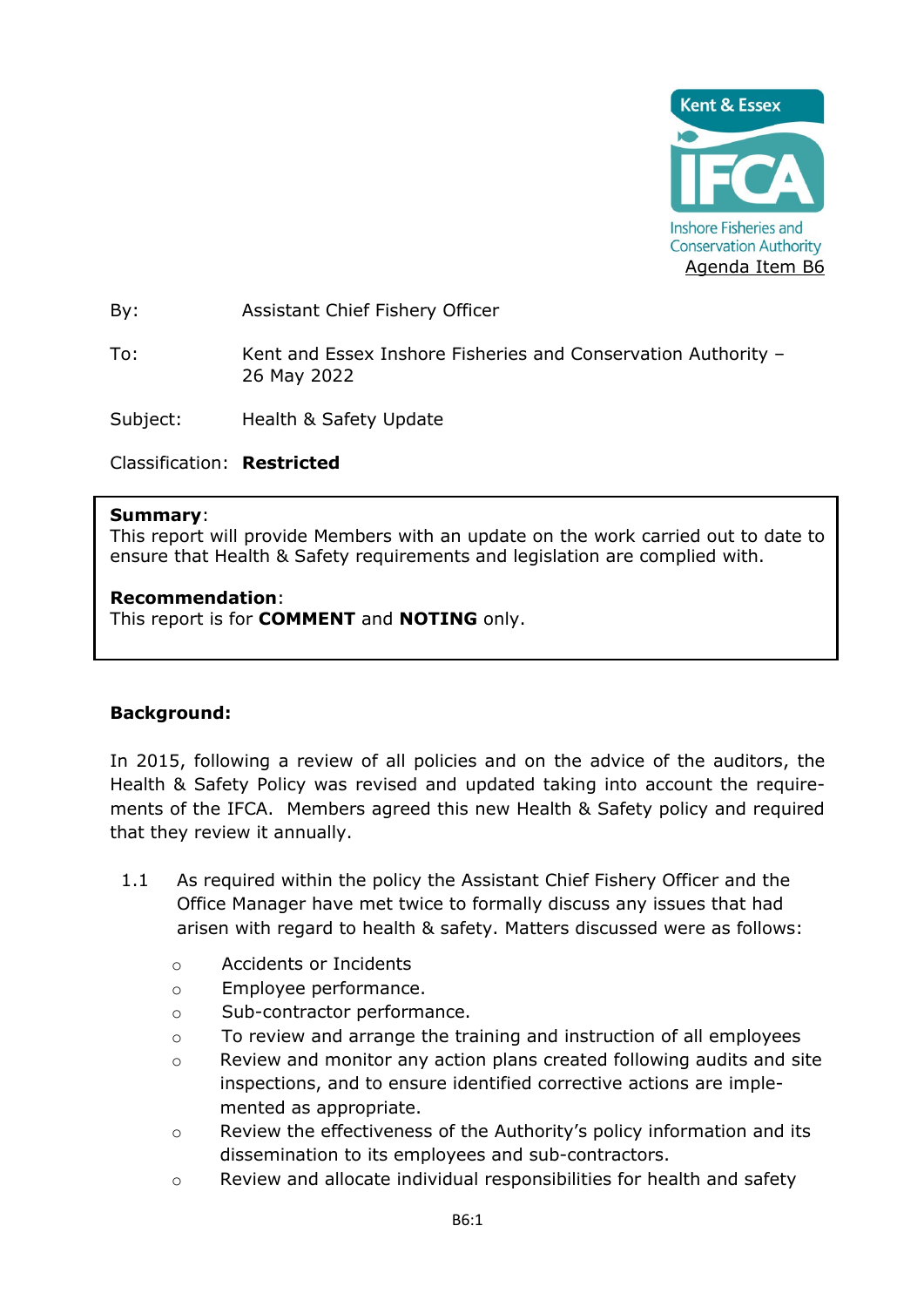throughout the Authority and to ensure that all individuals are made fully aware of their level of responsibility.

1.2 Since the last annual report the following incident has occurred:

1.21 On 7 March 2022 three officers were on board FPV Vigilant tasked to conduct routine boardings in the Essex area. The weather was an Easterly force 3 to 4, visibility was good, and the sea state was slight to moderate.

Shortly after departing Brightlingsea Harbour, they turned the RIB to approach a fishing vessel in order to board her. As they approached the fishing vessel the skipper tried to turn the helm in order to come alongside. At that stage she realised the helm was stuck and when she looked at the stern of the boat to see what was restricting movement saw that part of the Aluminium A frame had detached from its fixings and had fallen backwards to rest on top of the outboard engines. As a result, the outboards engines were unable to move and conventional steerage was lost. The skipper made the decision to secure the detached frames using ropes so that it could cause no further damage and was able to steam back into Brightlingsea Harbour using the engines in opposition to turn the vessel. Vigilant was lifted out of the water and arrangements were made for her to be taken to the manufacturers for repair.

No officers were injured in the incident and no damage was caused to the fishing vessel that Vigilant had attempted to come alongside.